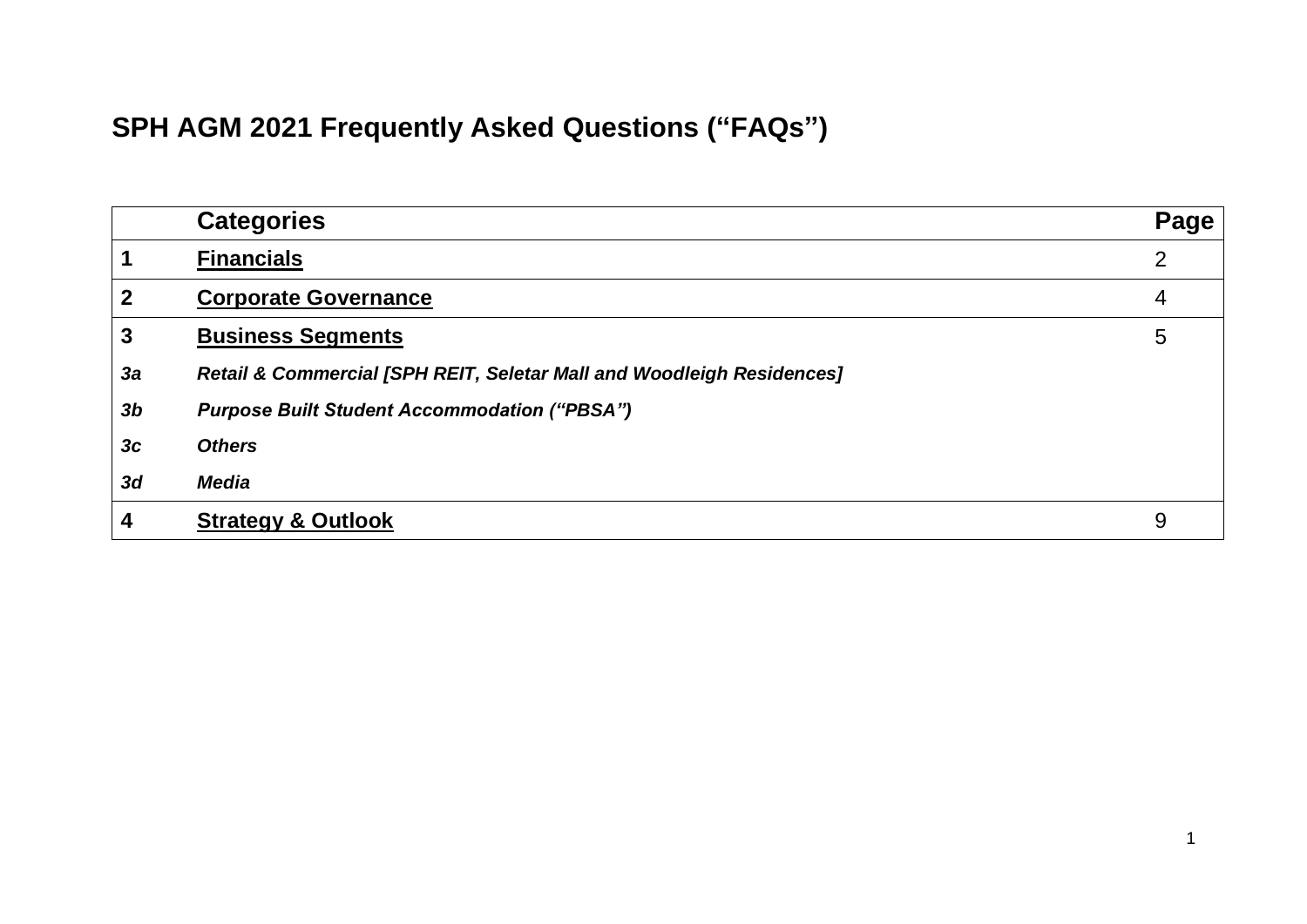## <span id="page-1-0"></span>**Financials**

#### **1. How is SPH's continuing businesses recovering from Covid-19?**

Total revenue grew 2.4% to S\$475.1 million due to higher rental income from Retail & Commercial and PBSA driven by the expanded portfolios and lower tenant rental relief for retail tenants. The increase was partially offset by absence of revenue from supply of masks by Aged Care.

Operating profit was resilient, growing 69.8% year-on-year despite the ongoing pandemic. Total costs fell 21.6% mainly due to lower costs of Aged Care in line with lower revenue as well as the absence of impairment of intangible assets of S\$17.5 million from Orange Valley and PBSA in FY2020. Share of results of associates and joint ventures surged by 71.5% to S\$6.7 million mainly due to the improved performance of The Woodleigh development.

#### **2. What is SPH's capital management strategy?**

The Group adopts a prudent and disciplined cost and capital management to position SPH favourably for a post Covid-19 business recovery. This includes a constant review of its non-core businesses and investments to unlock value strategically and recycle capital into existing core businesses to enhance capital management and create shareholder value.

SPH looks to maximise economic returns and improve the return on capital of an existing asset with the opportunity to participate in a growing sector. With the Group's efficient capital allocation strategy, SPH has low gearing and a healthy balance sheet which will buffer the Group against short-term shocks arising from Covid-19 as well as long-term uncertainty.

|                                                          | As at 31 Aug 2021 | As at 28 Feb 2021 |
|----------------------------------------------------------|-------------------|-------------------|
| Net Debt to Asset Ratio                                  | 28.9%             | 30.9%             |
| Weighted<br>Debt to<br><b>Average</b><br><b>Maturity</b> | 3.6 <sub>yr</sub> | 3.9 <sub>yr</sub> |
| <b>Interest Coverage Ratio</b>                           | 4.9x              | 5.7x              |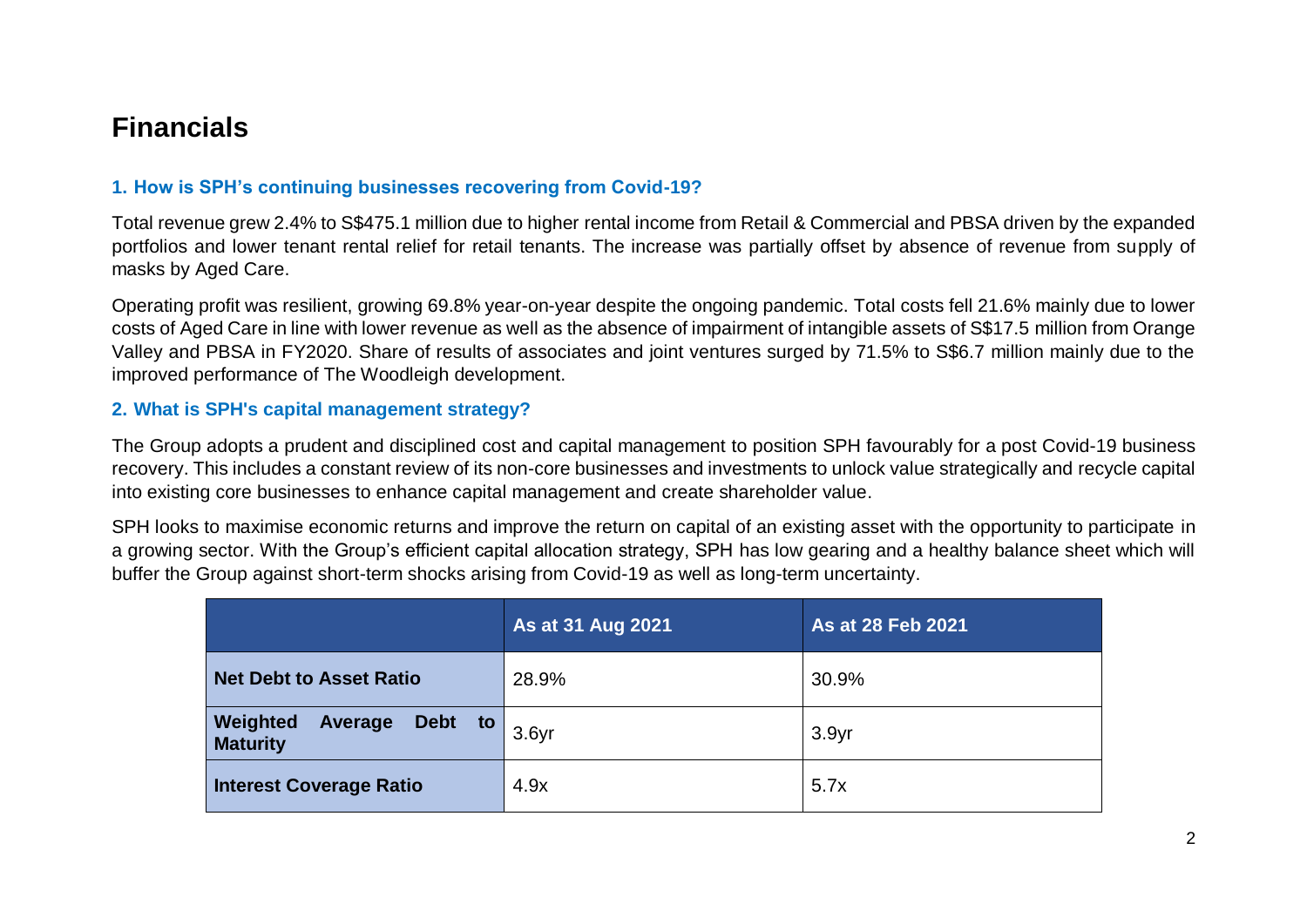#### **3. What were the latest valuation changes on SPH's investment properties?**

<span id="page-2-0"></span>Overall valuation of SPH's investment properties improved. Fair value gain on investment properties was S\$66.6 million, a partial reversal of the S\$232.0 million loss in FY2020. The gains were led by the PBSA portfolio of S\$34.7 million, retail malls of S\$21.9 million and bungalows of S\$9.5 million.

#### **4. Since the company is in the midst of a corporate action, why is there a need to renew the share buyback mandate?**

The principal mission of the Directors and management is to constantly increase shareholders' value and to improve, inter alia, the return on equity ("ROE") of the Group. SPH believes that share buybacks at the appropriate price level is one of the ways through which the ROE of the Group may be enhanced. Should the proposed privatisation not come to fruition, the share buyback mandate will enable the Directors to return part of the Group's surplus funds, in excess of the financial and possible investment needs of the Group to shareholders. This is an expedient, effective and cost-effective way of returning surplus cash to shareholders. The Group also has greater flexibility to control the share capital structure and repurchased shares which are held in treasury may be transferred for the purposes of employee share schemes implemented by the Group. This also mitigates the dilution impact on existing shareholders.

The Board and management will exercise full diligence and prudence in making any decisions about share buybacks to ensure that it is the best allocation of capital to maximise shareholders' returns.

**5. With 2 offers for "new SPH" (after separation from media business), SPH is seen to be viable and has valuable assets that can be better re-organised or merged with others to derive better value for stakeholders. Is there an option for the Board of Directors to consider "new SPH" to choose to remain independent, be a "re-branded & re-named" company listed on SGX or even list overseas in future?**

The Company stands ready to continue growing its business should shareholders vote down Keppel's privatisation offer.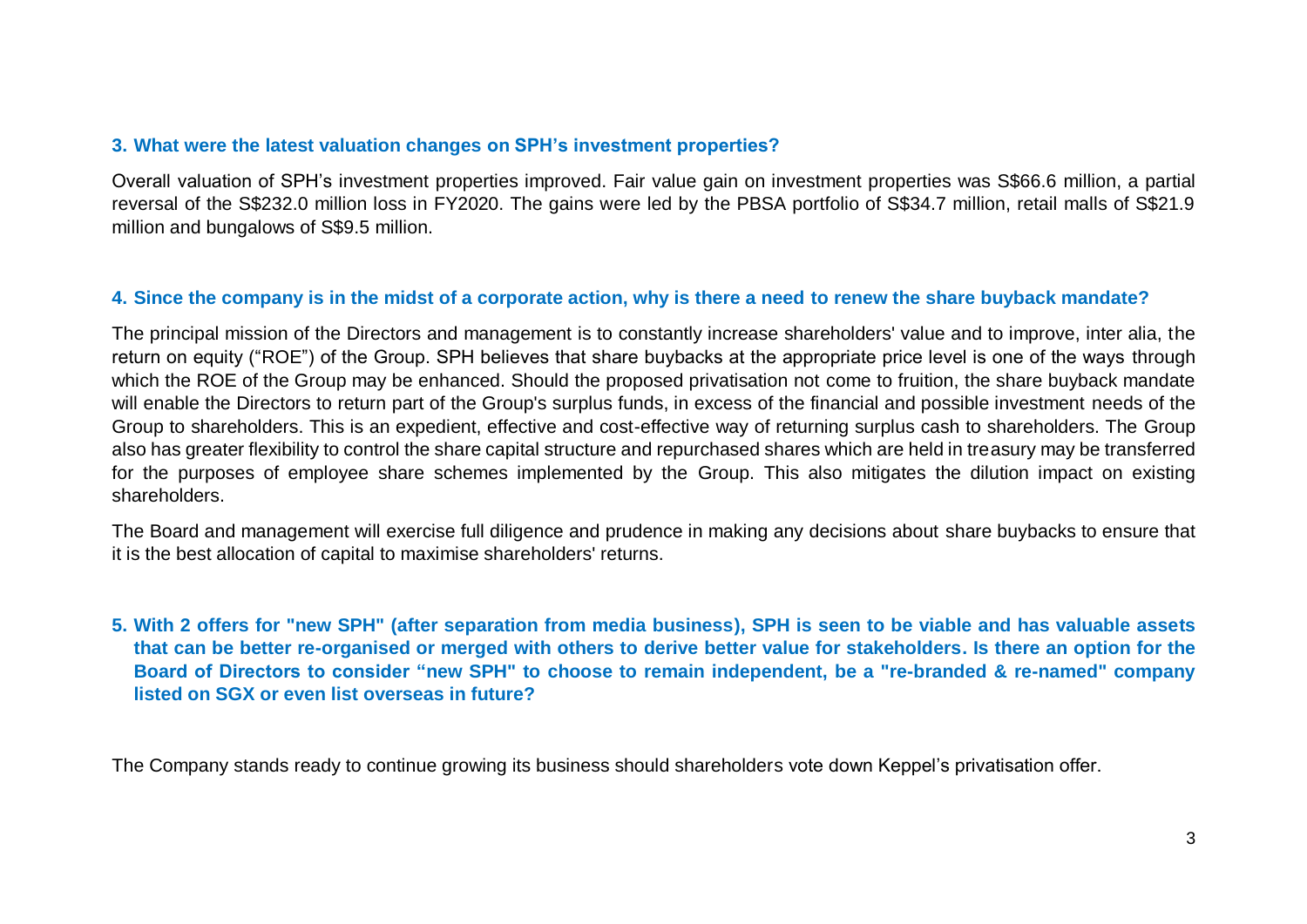## **Corporate Governance**

#### **6. With all the corporate actions occurring this year, what has SPH done to increase regular shareholder engagements and obtain shareholder feedback?**

The Group has in place a proactive investor relations policy that allows for an ongoing exchange of views so as to actively engage and promote regular, effective and fair communications with shareholders. The investor relations policy sets out the mechanism through which shareholders may contact the Group with questions and through which the Group may respond to such questions in a timely fashion.

SPH holds analysts' briefings quarterly and a media briefing for its half-year and full year results. The financial results are published through the SGXNET, via media releases and on SPH's corporate website, to ensure fair dissemination to shareholders. The date of release of the results is announced through SGXNET at least two weeks in advance.

Since the onset of the Covid-19 pandemic, SPH has been providing increased disclosure through regular voluntary updates on its business operations via SGXNET, to enable investors to make better informed decisions. SPH also participates in investor roadshows to maintain regular dialogue with shareholders as well as to solicit and understand the views of shareholders. Information disclosed is as descriptive, detailed and forthcoming as possible. In FY2021, the Group participated in 13 investor roadshows, webinars and dialogue sessions.

The Group provides on its website an investor relations email address, through which shareholders are able to ask questions and receive responses in a timely manner.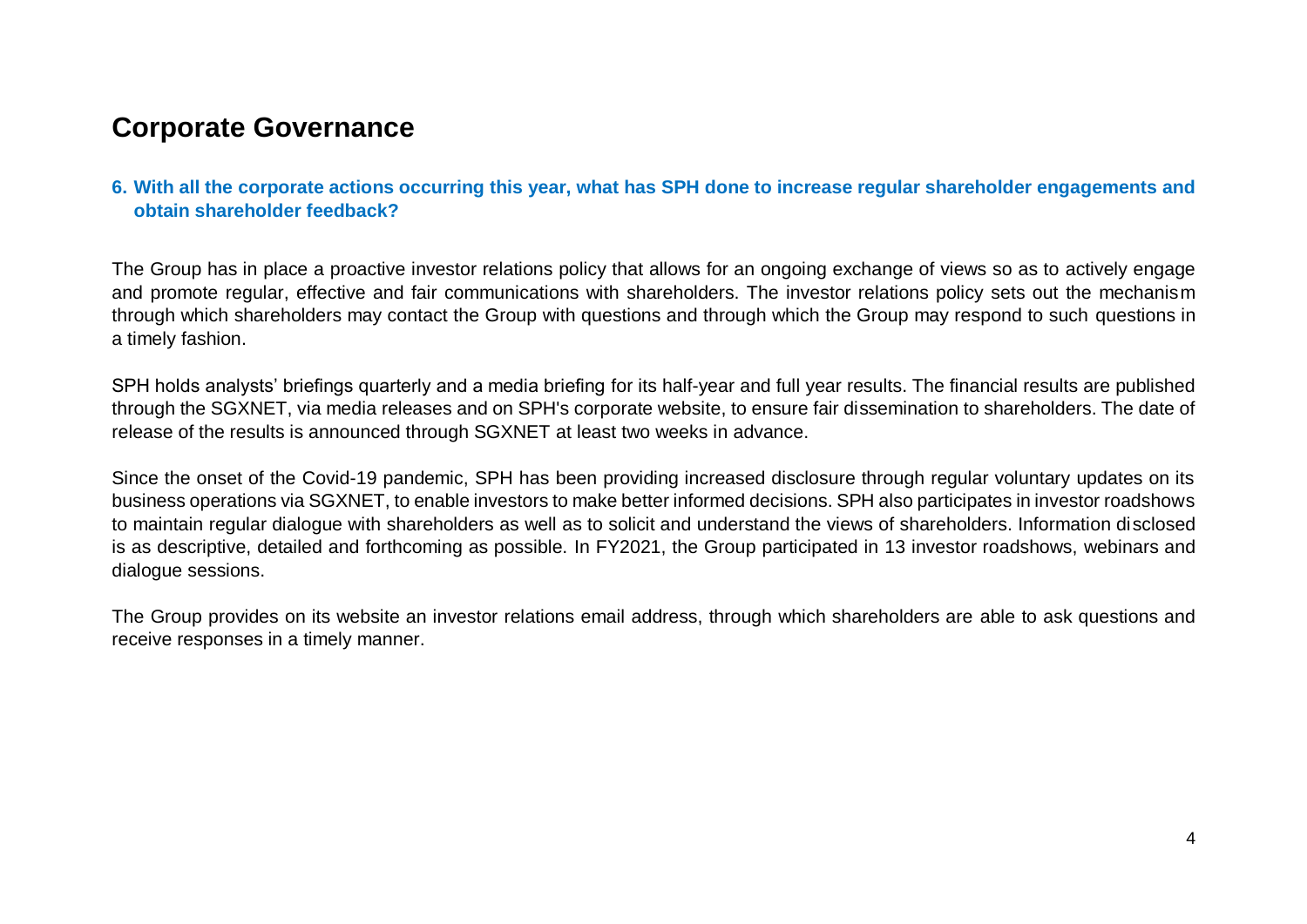## <span id="page-4-0"></span>**Business Segments**

### <span id="page-4-1"></span>**Retail & Commercial**

#### **7. How is SPH REIT continuing to progress?**

Retail & Commercial continues to be affected by the intermittent resurgence of Covid-19 as recent as the extended measures in November 2021. While Paragon has been impacted by the border restrictions affecting tourists' footfall, other assets with their dominant catchment in the suburban locations have remained resilient, giving the portfolio the ability to cushion the impact of Covid-19.

#### **8. Could we have an update on The Woodleigh Residences on the funding, completion and sales progress? Have we secured anchor tenants?**

The Woodleigh Residences with its central location in Bidadari Estate next to the Woodleigh MRT station and Bidadari Park continued to register an uptake in sales and increase in average price per square foot ("psf").

Based on URA's record and as at 20 September 2021, 503 units or approximately 75% of total units at an average price of S\$1,970 psf have been sold. SPH and JV partner, Kajima are comfortable with funding requirements through to the completion of the project and revenue and expense recognition are in line with International Financial Reporting Standards ("IFRS").

We have secured Fairprice Finest and The Learning Lab as key tenants.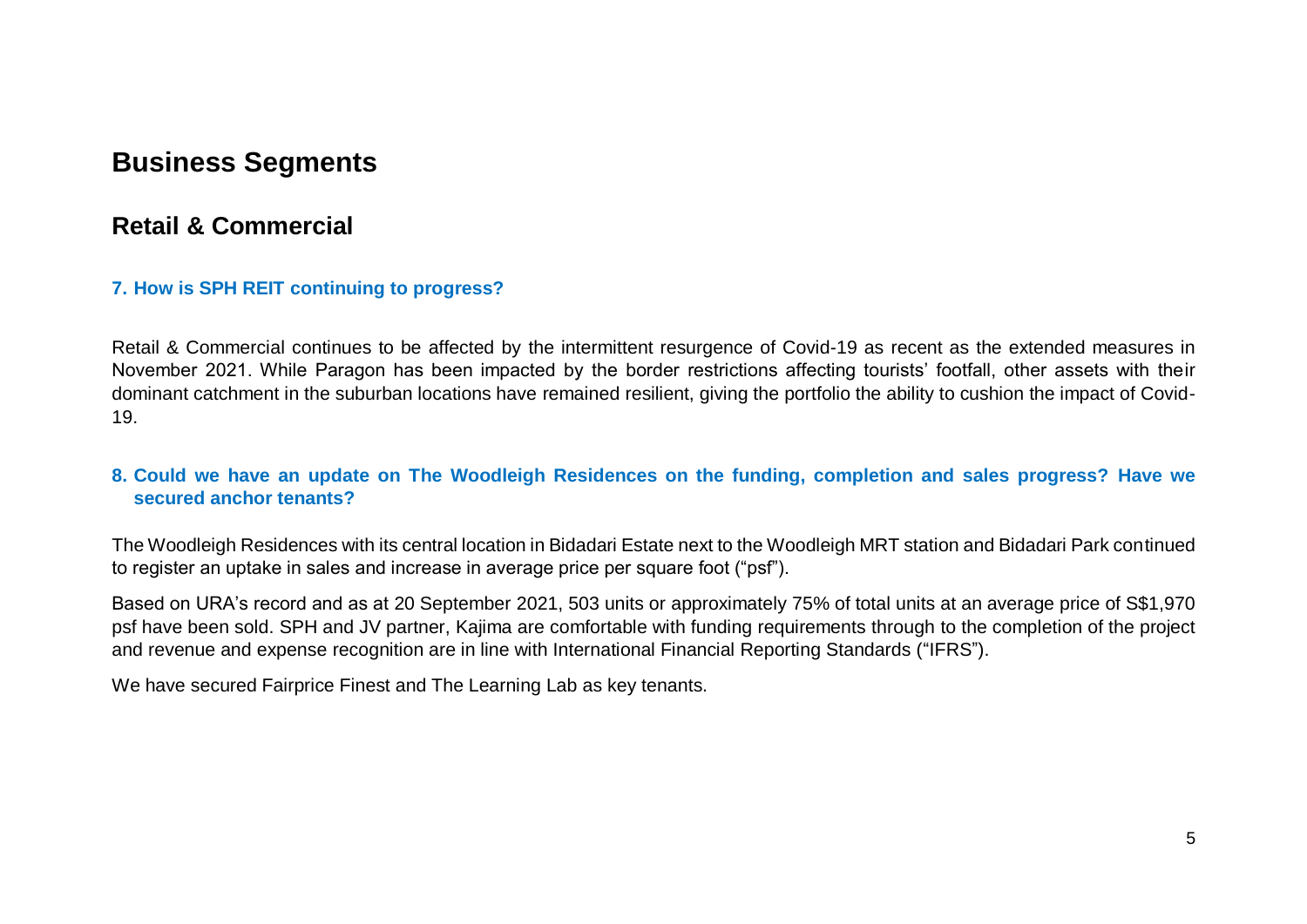## <span id="page-5-0"></span>**PBSA**

#### **9. How has the Covid-19 pandemic impacted the SPH PBSA investments and businesses?**

With the lifting of COVID-19 restrictions in the UK from July 2021, students have returned to universities for the Academic Year 20/21. International student demand and overall occupancy at the assets strengthened compared with the previous academic year. Consequently, the portfolio performance has exceeded pre-COVID levels, achieving 97.6% of target revenue for AY21/22 as at 1 November 2021, higher than that achieved by listed competitors.

In terms of operational performance, the in-house development team successfully delivered greenfield assets, Student Castle Oxford in September 2020 and Student Castle Brighton in November 2020, in time for Academic Year 20/21.

Asset enhancement initiatives ("AEIs") have been completed with further AEI projects planned to optimise existing room configurations to improve marketability. As of 12 October 2021, all UK assets are managed in-house, marking the completion of our full management platform capabilities. This adds value to the two distinct brands SPH has scaled up, Capitol Students and Student Castle, which targets both the domestic and international student demand. With complete control over product quality, service delivery, and marketing capabilities, SPH is able to deliver better performance, brand recognition and equity value.

The Group is also committed to growing the portfolio, acquiring two new development sites in September 2021 in Edinburgh. The assets will be held in SPH's maiden fund – PBSA Development Opportunities Fund I and marks the launch of SPH's fund management capabilities, complementing the main PBSA portfolio with future asset injection.

Since diversifying into the defensive cash-yielding PBSA asset class, SPH is on track to become a sizeable PBSA owner-operator with 8,366 beds across 18 cities in UK and Germany.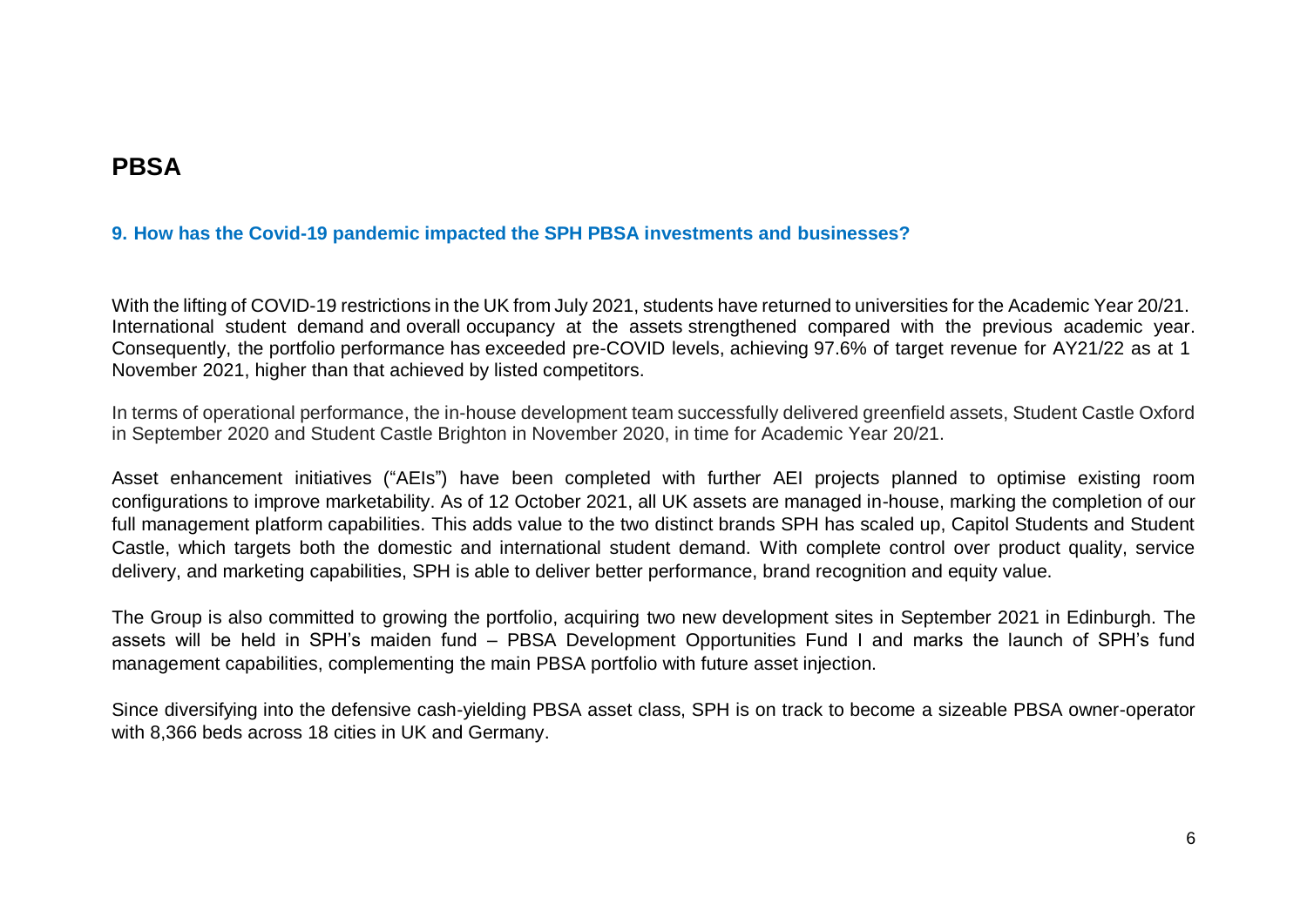#### **10. Can SPH share its plans about potentially spinning off the PBSA business for a separate REIT listing?**

SPH is always exploring and evaluating opportunities to improve shareholder value, including the possibility of listing its PBSA assets, to achieve its corporate objectives. An announcement will be issued by the Group in the event that there is any material development on the matter.

## **Others**

#### **Aged Care**

#### **11. Given the relative underperformance of the Singapore Aged Care assets, what is the rationale of keeping them and why expand overseas?**

Orange Valley is one of Singapore's largest private nursing home operators with five award winning facilities island-wide consisting of a total of over 900 beds. In line with our corporate strategy to seek new recurring income, Aged Care assets are defensive, cashyielding backed by secular trends. With over 25 years of industry experience, it allows SPH to have a deep understanding of operational expertise for this sector.

Given that Orange Valley is already one of the largest operators in Singapore, it was important for us to identify growth opportunities within this asset class in other markets such as Japan and Canada. In Japan for instance, we operate by managing master leases with reputable and credible operators with good track record.

#### **12. What was the impact to the Aged Care assets amidst the pandemic?**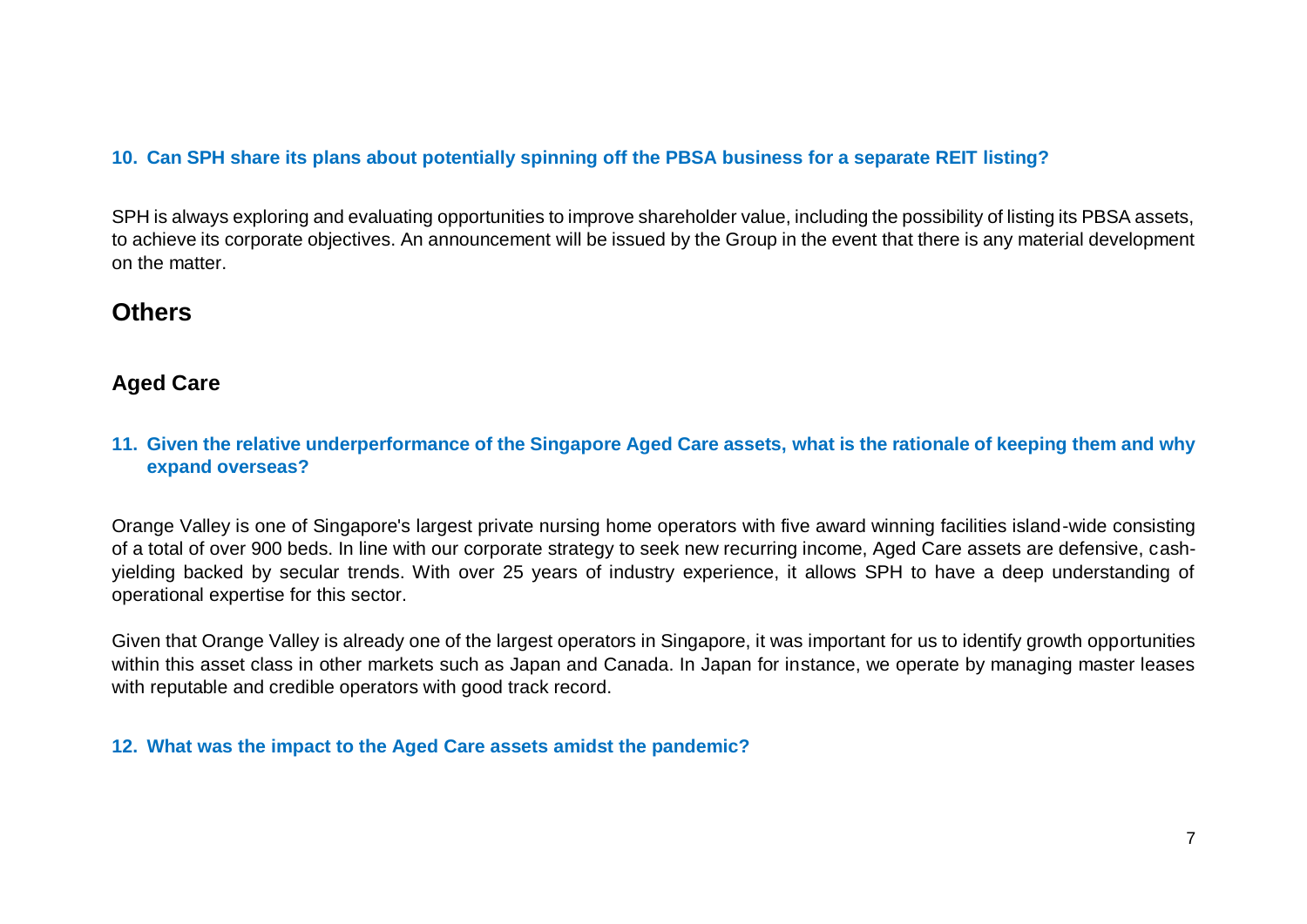The business operations were stable for the Orange Valley assets and the Japan assets are on master leases with credible operators who continue to pay rent in full and on time. Performance in the Singapore assets have been stable with average bed occupancy ratio of 84% compared to 77% last year. The Japan assets are performing well with underlying portfolio occupancy remaining over 90%.

The Group also completed an acquisition of an aged care facility in Chikusei, Japan in October 2021. This contributes to the Group's growth strategy to build up a sizeable portfolio of overseas aged care assets, with a view to eventually list the portfolio.

### **Digital**

#### **13. Could SPH provide an update on the data centre and when it expects the data centre project to be completed, and at what returns?**

SPH has funded S\$34.3 million to date and additional outstanding commitments will be funded by a combination of internal resources and external borrowings. The development plans are progressing according to schedule and we expect the project to be completed sometime in 2025. Interest in the upcoming data centre capacity has been robust, and we expect occupancy for the project to be filled on attractive terms.

SPH is unable to comment on economic returns as this is commercially sensitive information.

#### **14. Will SPH consider re-assessing the value of and continued investment into its Digital investments?**

As part of the Group's disciplined capital management and capital recycling strategy, SPH continues to review performances of noncore businesses and investments regularly with the objective to maximise shareholder value in the long-term.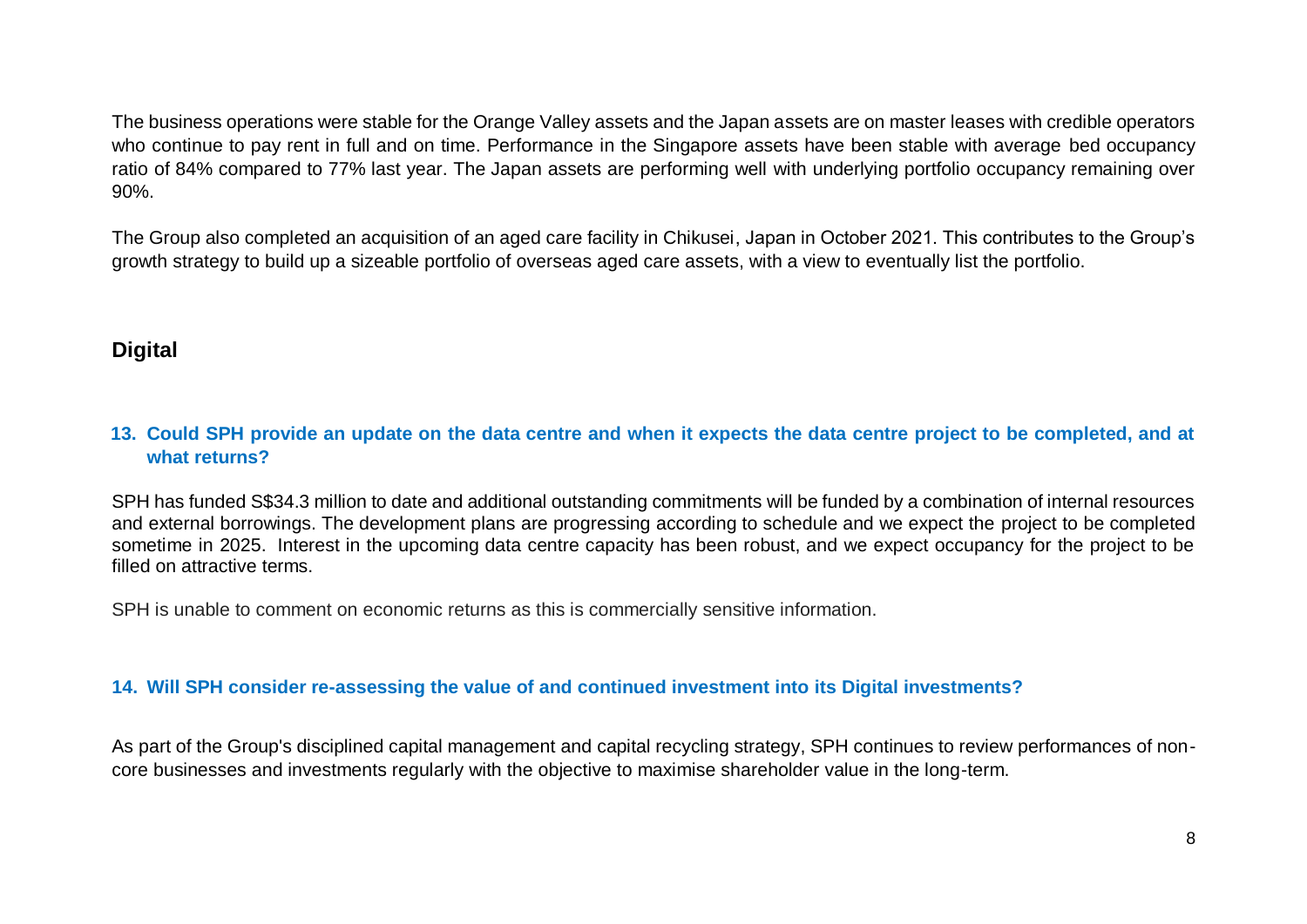#### **15. What are the Group's investment funds/FVOCI invested in?**

The Group's investment funds include investments in Coupang, iFast and Prime US REIT, among others.

### <span id="page-8-0"></span>**Media**

#### **16. When does SPH expect to complete the divestment of the media business?**

Transition process has commenced with the operationalisation of Media business from 1 October 2021. Transfer of Media business expected to be officially completed by early December 2021.

## **Strategy & Outlook**

#### **17. As at 11 November 2021, what are the next steps for SPH following the latest revised offer by Keppel?**

On 9 November, SPH and Keppel announced that they had signed a supplemental letter to amend the implementation agreement ("Implementation Agreement") to privatise SPH via a scheme of arrangement ("Scheme"). This announcement comes after the Cuscaden consortium made a proposal to privatise SPH via a Scheme at S\$2.10 in cash per share on 28 October. Under the terms of the supplemental letter, SPH is permitted to enter into another implementation agreement with any other party (including Cuscaden) by 16 November 2021 ("Alternative Agreement"). In the event Cuscaden or any other unsolicited party provides a revised and superior proposal to Keppel's revised Scheme consideration pursuant to an Alternative Agreement, SPH will proceed with holding its EGM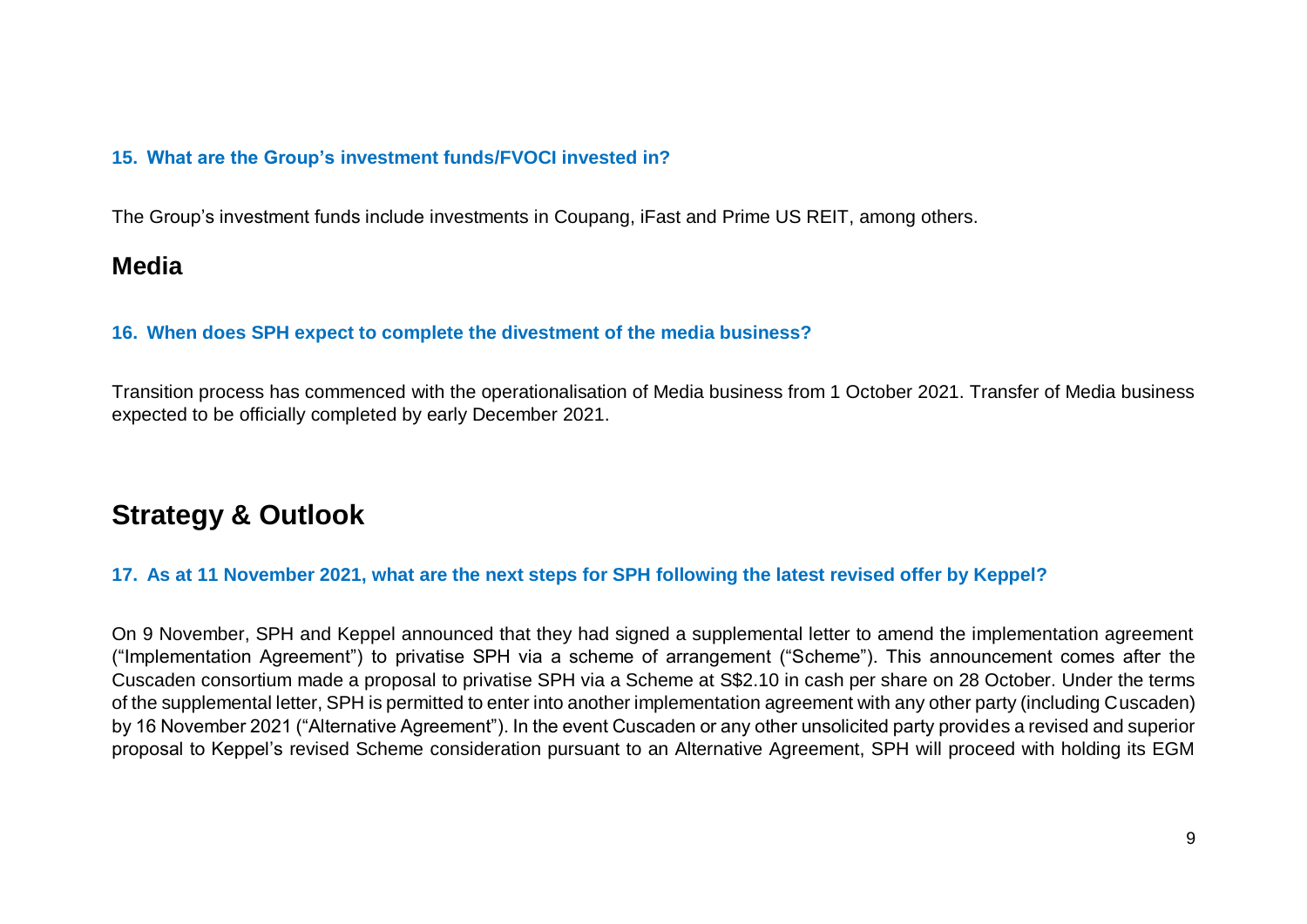and Scheme Meeting for the Keppel Scheme by no later than 8 December 2021<sup>1</sup> and will provide its recommendation to shareholders accordingly.

In the event a competing general offer is announced, SPH is entitled to hold the Scheme Meeting on, or adjourn the Scheme Meeting to, a date no later than 21 days after such offer announcement ("Specified Later Date")<sup>2</sup>. This is to allow SPH and its independent financial advisor sufficient time to consider such competing offer in its recommendation to shareholders for the Scheme Meeting.

#### **18. Are there any changes to the proposed timelines? When will the EGM / Scheme Meeting be and will the Media Business Restructuring and lifting of NPPA restrictions be carried out on time?**

The Media Business Restructuring will proceed as planned following shareholder approval received on 10 September 2021. Lifting of the Newspaper and Printing Presses Act ("NPPA") restrictions is expected to take place in early December.

#### **19. If the EGM / Scheme Meeting is carried out after the lifting of the NPPA, does this mean that other offers beyond the Cuscaden Proposal can potentially come in?**

See Question 18.

 $\overline{a}$ 

**20. Was Keppel's revised offer due to the positive FY21 financial results? With further recovery expected in FY22, should we be expecting better competing offers to emerge?**

We are unable to comment on behalf of Keppel, nor speculate on whether other unsolicited superior competing offers may emerge.

 $1$  The Scheme Meeting may be held at a later date if it cannot be held on 8 December 2021 as a result of a delay arising solely from (each of the following, a "Specified") Event") pending requisite approvals from regulators such as the SIC and the SGX-ST or from pending finalisation of the independent financial advisor's opinion.

<sup>&</sup>lt;sup>2</sup> The Scheme Meeting may be held on or adjourned to a later date if it cannot be held on the Specified Later Date as a result of a delay arising solely from a Specified Event.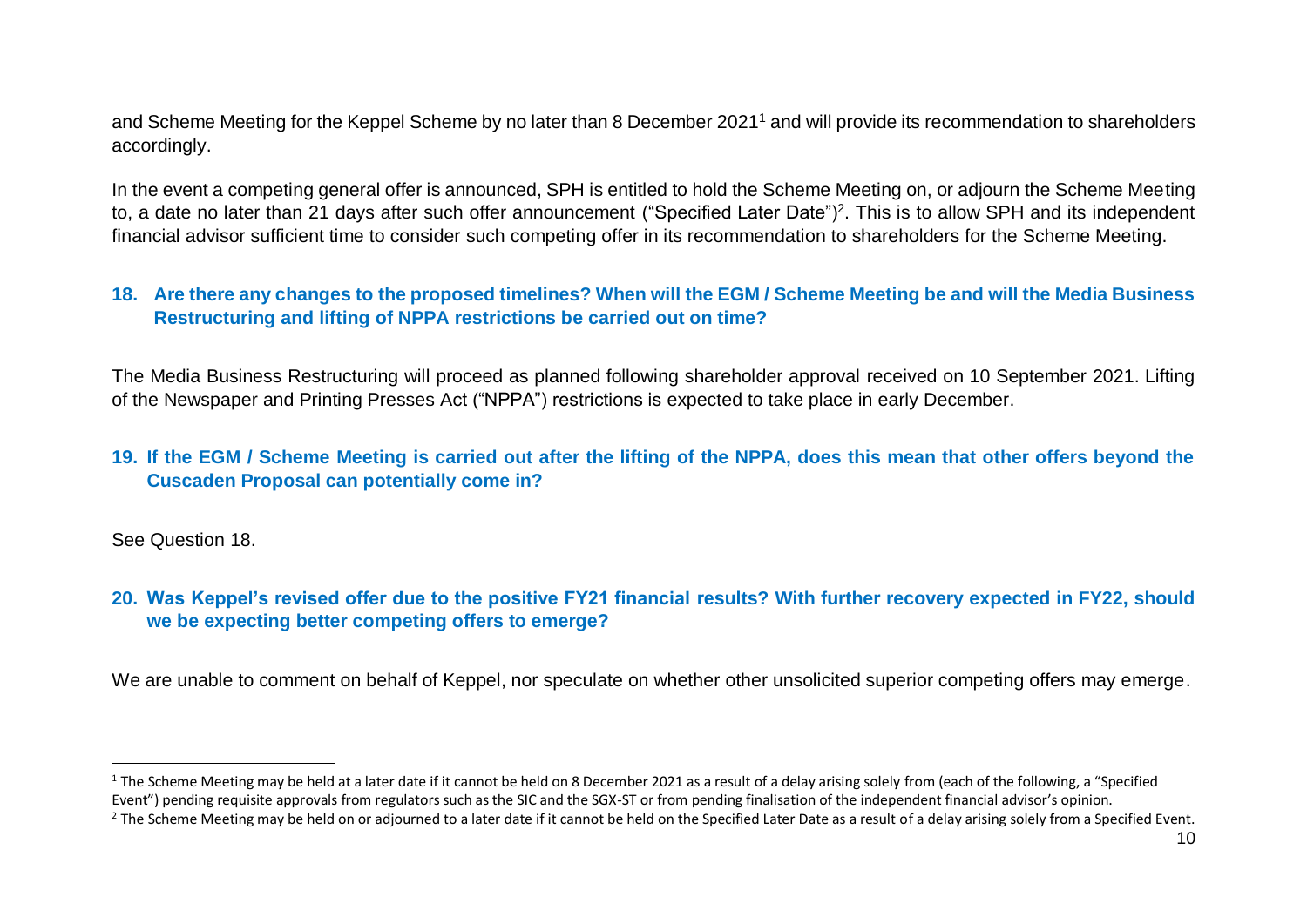With reference to the Transcript of the Q&A session published by Keppel for its media and analyst briefing on 10 November 2021, Keppel has stated that since the first offer was made in July 2021, the economic conditions have improved and they have seen an improvement in the financial performance of SPH through our results announcement. They have also cited that through the interaction with the management team at SPH over the past few months, it is also a lot clearer to Keppel on the synergies that they can hope to derive. So for these reasons, they have been able to improve the offer, to provide an offer that is attractive and compelling for SPH.

#### **21. Is there a limit to how many times Keppel and Cuscaden can match each other's offer? Will this turn into a bidding war just like the F&N situation in 2013?**

In the joint announcement by SPH and Keppel on 9 November 2021, Keppel has stated that this is their final offer. The deadline for an Alternative Agreement to be signed is 16 November 2021 and a competing general offer to be announced is 1 December 2021.

#### **22. Is SPH liable for the break fee to Keppel should a General Offer be launched? Is SPH liable to pay the break fee if shareholders vote down Keppel's Scheme?**

The break fee is only payable if a competing offer is effective or goes unconditional, i.e. if it is successful. As such, it will not be triggered by shareholders voting down Keppel's Scheme, in and of itself.

If a general offer is launched and it becomes unconditional, the break fee would be payable. A general offer must be conditional upon the offeror receiving acceptances which would result in the offeror and its concert parties holding more than 50% of the voting rights in SPH. If a general offer becomes unconditional, a majority of shareholders would have tendered their shares in acceptance of the offer.

#### **23. Will the Cuscaden Proposal require a chain offer of SPH REIT? If so, is there an offer price for SPH REIT?**

As stated in the clarification announcement by Cuscaden dated 1 November 2021, if successful, the Cuscaden Proposal will result in Cuscaden incurring an obligation to undertake a chain offer for all units of SPH REIT not owned by SPH.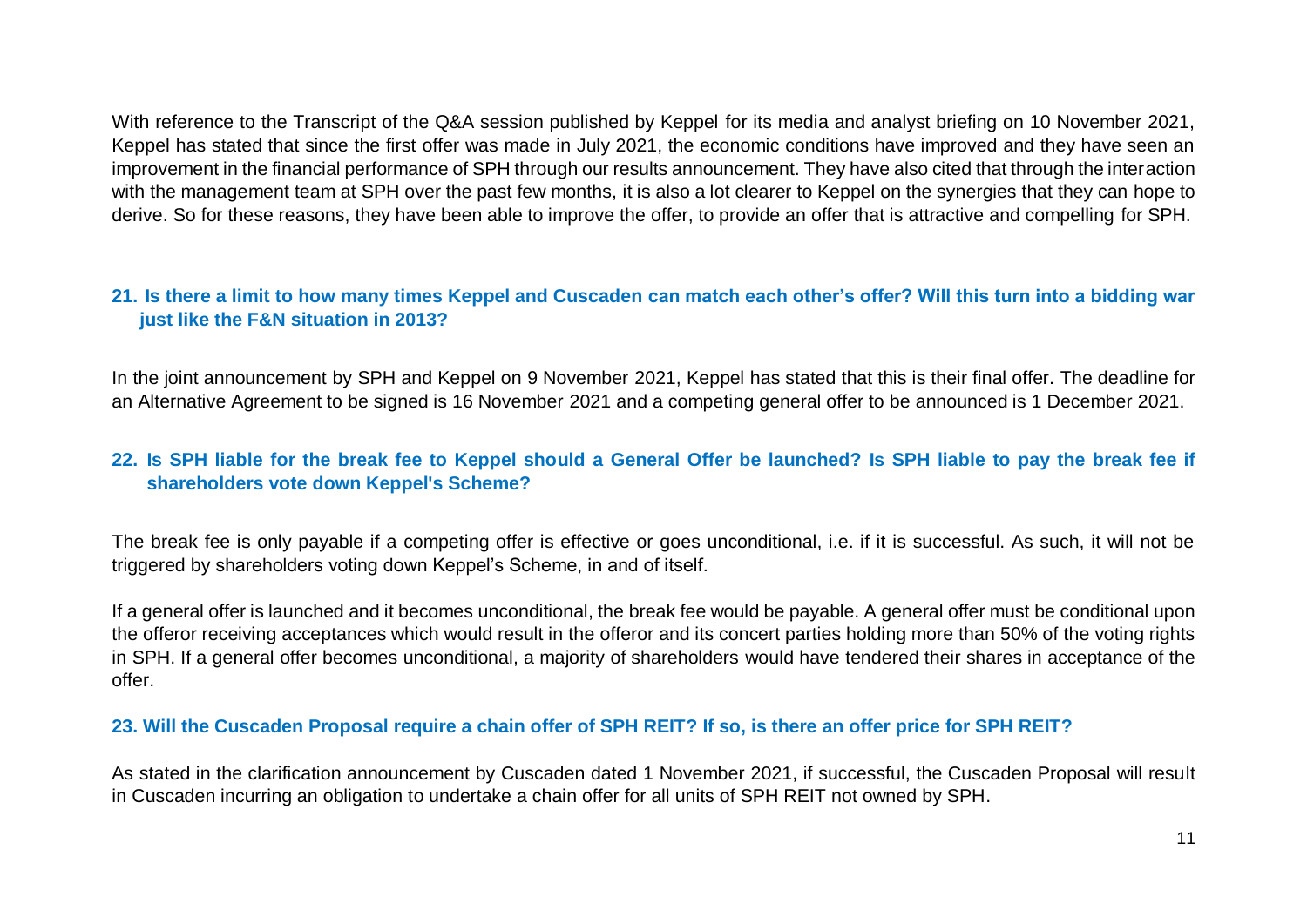In the same announcement, Cuscaden has also clarified that, based on the provisions of the Singapore Code on Take-overs and Mergers, the minimum offer price shall be S\$0.964 in cash for each SPH REIT unit.

#### **24. How will this impact the CSE process that was launched on 26 October 2021? What and how would this impact the noteholders and perp holders?**

As stated in the announcement by SPH dated 1 November 2021, the consent solicitation process ("**CSE**") process has been suspended. The investor call which was scheduled to take place on 3 November 2021 has also been cancelled. Given the latest developments and the revised Keppel proposal, SPH is considering its options with regards to the CSE process and will announce further details at an appropriate time in due course.

#### **25. Do shareholders have a choice between Keppel or Cuscaden, or will the best offer be determined by the Board and put forth by them for shareholders' vote?**

Under the terms of the supplemental letter entered into between SPH and Keppel on 9 November, the Scheme Meeting for Keppel's Scheme must be held prior to any scheme meeting to be held pursuant to any competing offer to be implemented by way of a scheme of arrangement (an "Alternative Scheme Meeting").

SPH is also required not to take any action to hold an Alternative Scheme Meeting within eight weeks from the date of the Scheme Meeting for the Keppel Scheme, unless (i) the shareholders of Keppel do not approve the acquisition of SPH at Keppel's EGM, (ii) the shareholders of SPH do not approve the DIS at SPH's EGM or Keppel's Scheme at the Scheme Meeting or (iii) Keppel exercises the switch option.

As mentioned above, SPH will hold the Scheme Meeting for shareholders to decide on Keppel's Scheme by 8 December 2021<sup>3</sup>.

#### **26. Will the Independent Financial Advisor be providing their recommendations for both Keppel and Cuscaden's offers?**

 $\overline{a}$ 

<sup>&</sup>lt;sup>3</sup> The Scheme Meeting may be held at a later date if it cannot be held on 8 December 2021 as a result of a delay arising solely from a Specified Event.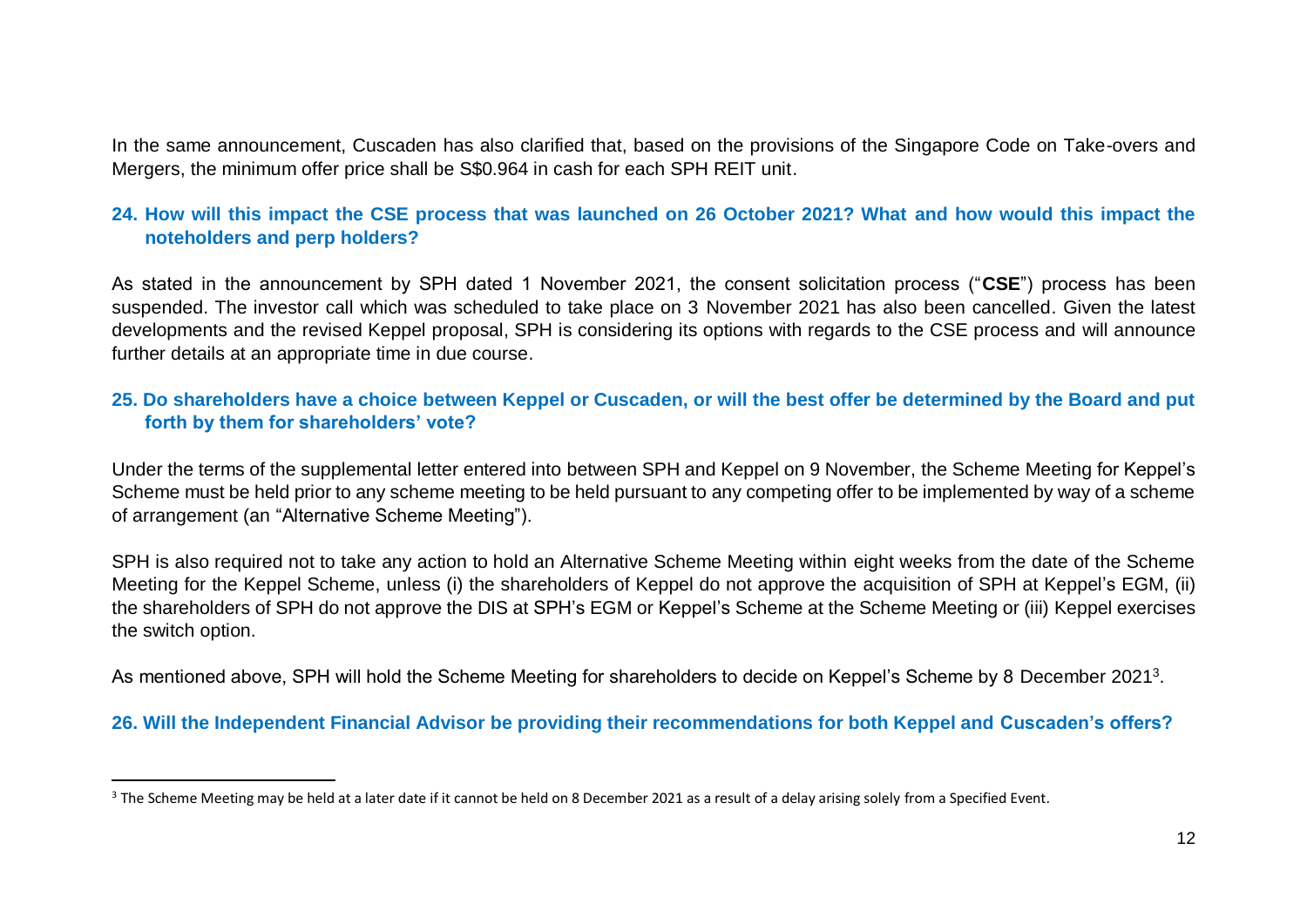In the event Cuscaden or any other unsolicited party provides a revised and superior proposal to Keppel's revised Scheme consideration pursuant to an Alternative Agreement, SPH will proceed with holding its EGM and Scheme Meeting for the Keppel Scheme by no later than 8 December 2021<sup>4</sup> and will provide its recommendation to shareholders accordingly.

In the event a competing general offer is announced, SPH is entitled to hold the Scheme Meeting on, or adjourn the Scheme Meeting to the Specified Later Date<sup>5</sup>. SPH and its independent financial advisor will consider such competing offer in its recommendation to shareholders for the Scheme Meeting.

#### **27. Were Hotel Properties Limited, CLA Real Estate Holdings Pte Ltd and Mapletree Investment Pte Ltd amongst the bidders in the previous round?**

Due to confidentiality reasons, we are unable to comment on the identity of the bidders during the previous rounds of the process. However, please note that the Cuscaden Proposal was an unsolicited offer.

#### **28. Is Keppel's offer final and do they intend to raise their offer? Can they, for instance, adjust the number of units of Keppel REIT and SPH REIT given the recent increase in unit prices for both?**

Keppel has stated that its offer is final.

 $\overline{\phantom{a}}$ 

#### **29. Temasek controls ~20% in Keppel, and controls both CLA Real Estate Holdings and Mapletree. Why is Temasek doing this? Who does Temasek support?**

We are unable to comment in relation to Temasek's intentions.

 $4$  The Scheme Meeting may be held at a later date if it cannot be held on 8 December 2021 as a result of a delay arising solely from a Specified Event.

<sup>&</sup>lt;sup>5</sup> The Scheme Meeting may be held on or adjourned to a later date if it cannot be held on the Specified Later Date as a result of a delay arising solely from a Specified Event.